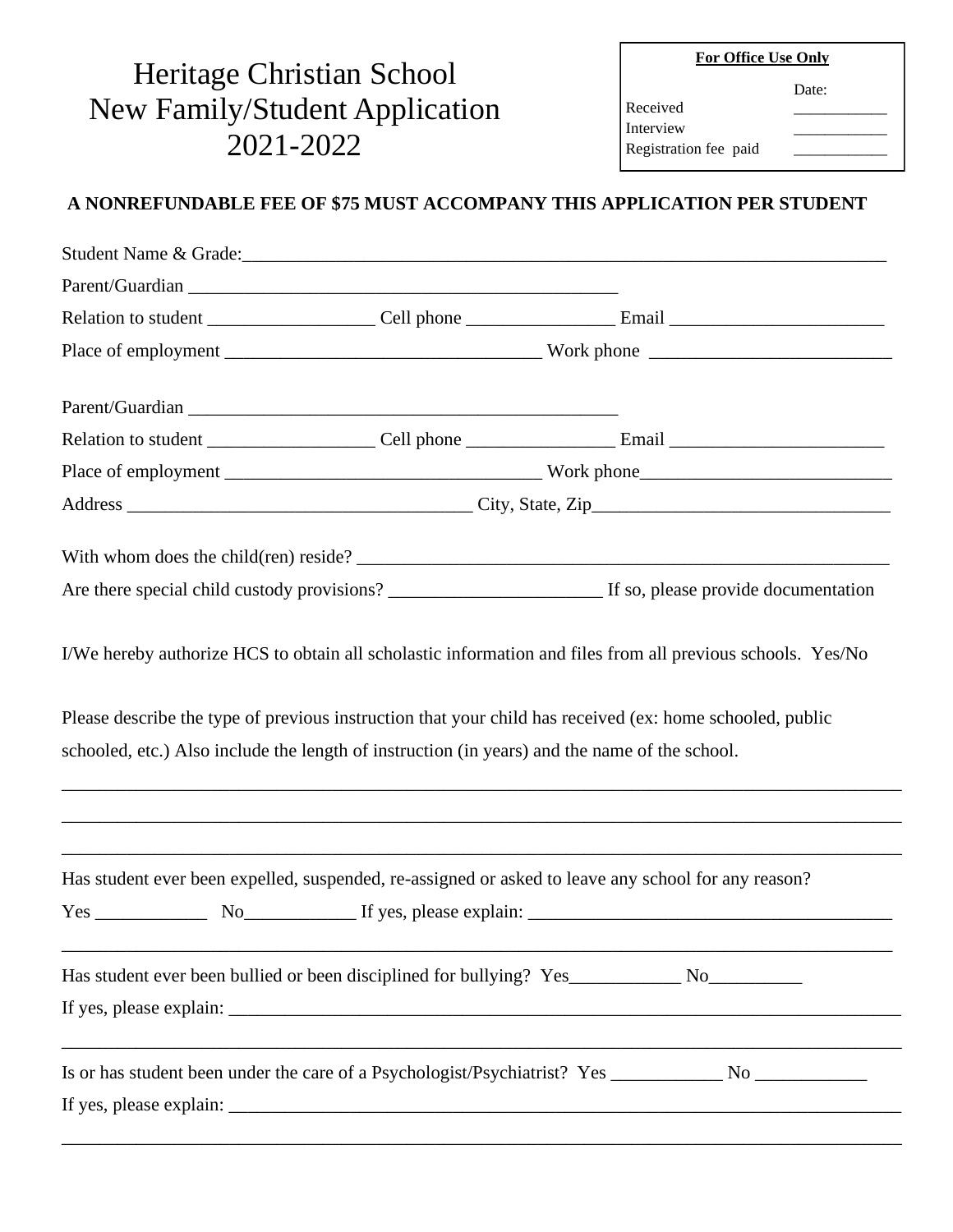Has student been tested for or do you feel that your child could potentially have any of the following? Yes \_\_\_\_\_\_\_\_\_\_\_\_ No \_\_\_\_\_\_\_\_\_\_\_\_ If yes, please give dates:

| ___________________________Speech/Language<br>__________________ Attention Deficit Disorder                                    | _______________ Attention Deficit/Hyperactivity Disorder<br>Dyslexia                                                                                                                                                                |
|--------------------------------------------------------------------------------------------------------------------------------|-------------------------------------------------------------------------------------------------------------------------------------------------------------------------------------------------------------------------------------|
| Learning Disabilities<br>_________________ Occupation Therapy<br>Other                                                         | Communication Delay<br>________________________ Neuropsychological Evaluation                                                                                                                                                       |
| *If answered yes, please attach a copy or further explanation.                                                                 |                                                                                                                                                                                                                                     |
| *If answered yes, please attach a copy or further explanation.                                                                 |                                                                                                                                                                                                                                     |
| your future education plans for enrollment with HCS?<br>1 year ________ Keep child/children enrolled in future years _________ | We understand that sometimes there are unforeseen circumstances, but to the best of your knowledge what are                                                                                                                         |
| Family Size: ________________ Are you enrolling all your children? _____________                                               |                                                                                                                                                                                                                                     |
|                                                                                                                                | Is parent or guardian of the student enrolling an alumni of HCS? Yes ____________ No ______________<br>If yes, what years did you attend?                                                                                           |
| Please explain why you would like your child(ren) to attend HCS.                                                               |                                                                                                                                                                                                                                     |
|                                                                                                                                |                                                                                                                                                                                                                                     |
|                                                                                                                                |                                                                                                                                                                                                                                     |
|                                                                                                                                |                                                                                                                                                                                                                                     |
|                                                                                                                                | Please include your parental perspective on your child. Include your child's strengths and abilities, special<br>interests, areas of concern and his/her relationship with God. We appreciate your assistance in helping us to know |
| your child better.                                                                                                             |                                                                                                                                                                                                                                     |

 $\mathcal{L}_\mathcal{L} = \{ \mathcal{L}_\mathcal{L} = \{ \mathcal{L}_\mathcal{L} = \{ \mathcal{L}_\mathcal{L} = \{ \mathcal{L}_\mathcal{L} = \{ \mathcal{L}_\mathcal{L} = \{ \mathcal{L}_\mathcal{L} = \{ \mathcal{L}_\mathcal{L} = \{ \mathcal{L}_\mathcal{L} = \{ \mathcal{L}_\mathcal{L} = \{ \mathcal{L}_\mathcal{L} = \{ \mathcal{L}_\mathcal{L} = \{ \mathcal{L}_\mathcal{L} = \{ \mathcal{L}_\mathcal{L} = \{ \mathcal{L}_\mathcal{$ 

\_\_\_\_\_\_\_\_\_\_\_\_\_\_\_\_\_\_\_\_\_\_\_\_\_\_\_\_\_\_\_\_\_\_\_\_\_\_\_\_\_\_\_\_\_\_\_\_\_\_\_\_\_\_\_\_\_\_\_\_\_\_\_\_\_\_\_\_\_\_\_\_\_\_\_\_\_\_\_\_\_\_\_\_\_\_\_\_\_\_\_

\_\_\_\_\_\_\_\_\_\_\_\_\_\_\_\_\_\_\_\_\_\_\_\_\_\_\_\_\_\_\_\_\_\_\_\_\_\_\_\_\_\_\_\_\_\_\_\_\_\_\_\_\_\_\_\_\_\_\_\_\_\_\_\_\_\_\_\_\_\_\_\_\_\_\_\_\_\_\_\_\_\_\_\_\_\_\_\_\_\_\_

\_\_\_\_\_\_\_\_\_\_\_\_\_\_\_\_\_\_\_\_\_\_\_\_\_\_\_\_\_\_\_\_\_\_\_\_\_\_\_\_\_\_\_\_\_\_\_\_\_\_\_\_\_\_\_\_\_\_\_\_\_\_\_\_\_\_\_\_\_\_\_\_\_\_\_\_\_\_\_\_\_\_\_\_\_\_\_\_\_\_\_

\_\_\_\_\_\_\_\_\_\_\_\_\_\_\_\_\_\_\_\_\_\_\_\_\_\_\_\_\_\_\_\_\_\_\_\_\_\_\_\_\_\_\_\_\_\_\_\_\_\_\_\_\_\_\_\_\_\_\_\_\_\_\_\_\_\_\_\_\_\_\_\_\_\_\_\_\_\_\_\_\_\_\_\_\_\_\_\_\_\_\_